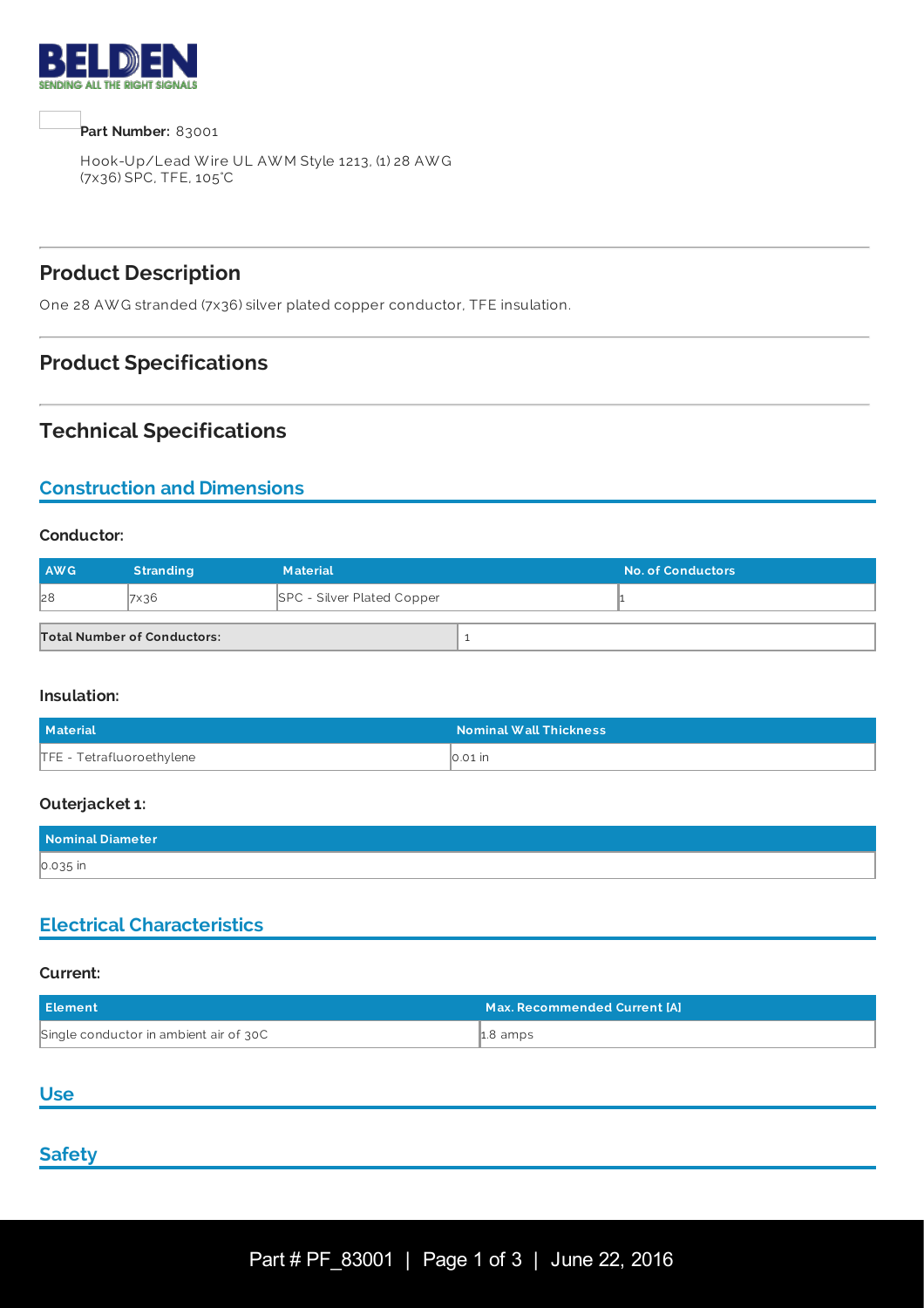### **Temperature Range**

## **Mechanical Characteristics**

## **Part Number**

| Plenum (Y/N): | NI.<br>NV. |
|---------------|------------|

## **Standards**

| CA Prop 65 (CJ for Wire & Cable): | CA Prop 65 (CJ for Wire & Cable) |
|-----------------------------------|----------------------------------|
| MII Order #39 (China RoHS):       | MII Order $\#39$ (China RoHS)    |
| <b>MIL Spec Rating:</b>           | MIL Spec Rating                  |
| <b>Military Specification:</b>    | Military Specification           |
| <b>UL Rating:</b>                 | UL Rating                        |
| <b>EU Directive Compliance:</b>   | EU Directive $2003/11/EC$ (BFR)  |
| <b>EU CE Mark:</b>                | EU CE Mark                       |

### **History**